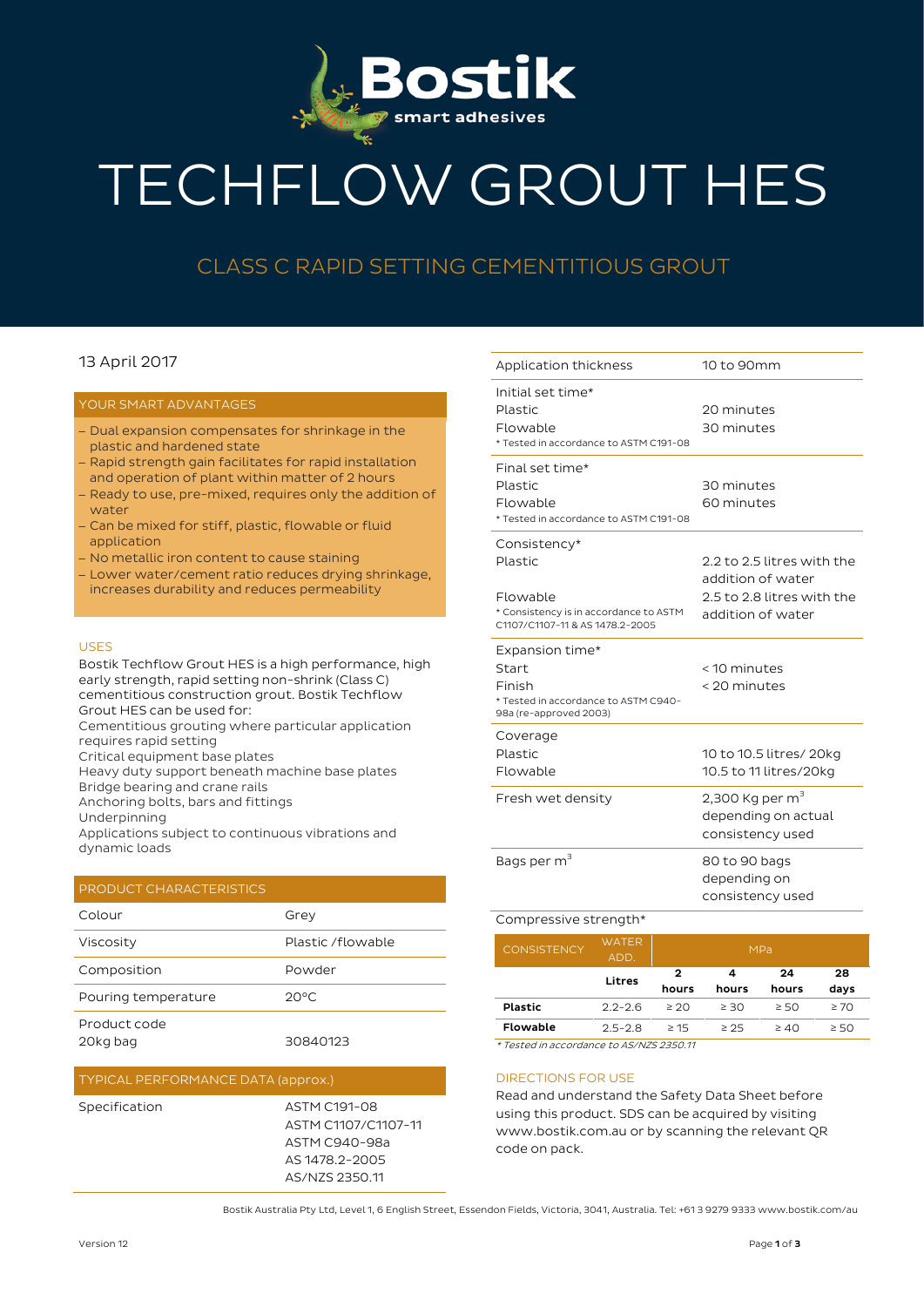## BOSTIK TECHFLOW GROUT HES

#### APPLICATION INSTRUCTIONS SUBSTRATE & SURFACE PREPARATION

The substrate must be clean, sound and free from oil, grease, curing compound or any loose materials. It must be mechanically abraded back to a sound concrete. Bolts or anchor holes must be clean and free from dust or loose material. This can be achieved by blowing clean the hole. Base plates must be cleared of all rust, oil or grease. It is essential to provide air pressure relief holes for venting.

#### Pre Soaking

It is essential to pre-soak the concrete substrate prior to application of Bostik Techflow Grout HES. Pre-soak the substrate with water for a minimum of 6 hours prior to grouting. Immediately before pouring, excess water should be removed. In the case of bolt/anchor holes, the holes must be blown out to ensure no traces of free water are present whilst grouting.

#### Formwork

Formwork must be constructed to facilitate rapid and continuous filling, whilst remaining leak proof and water tight. Foam rubber strips or suitable sealants underneath the formwork are recommended.

#### Unrestrained Surfaces

As Bostik Techflow Grout HES is an expanding grout, it is advisable not to have any unrestrained areas.

#### Low Temperature Working

At temperatures below 5°C the cure rate and strength development rate will be dramatically reduced. If early strength is required, it is advisable to use heated water and condition Bostik Techflow Grout HES to 25ºC. Do not exceed this temperature.

#### High Temperature Working

At temperatures above 30ºC, it is advisable to use water below 20ºC when mixing grout. All materials must be kept cool and away from direct sunlight. If practical, the installation area should be shaded by erecting shade screens. If ambient temperatures are excessive, grouting should be scheduled for early morning or late afternoon.

#### Mixing

Bostik Techflow Grout HES requires between 2.2 - 2.8 litres of water per 20kg bag, depending on the desired consistency. For optimum results, mixing should performed using a forced action high shear stirrer powered by a heavy duty electric mixing drill. Add premeasured water to a clean mixing bucket. Gradually add powder into the water whilst continuously mixing the contents of the bucket. When the entire contents of the bags have been added to the water, mix for a further 2 - 5 minutes to achieve maximum results. Mix product must be smooth, lump free and homogenous consistency.

It is essential that the grouting operation is continuous hence ensure sufficient labour and mixing capacity is available.

#### Pouring

The desired ambient temperature for pouring is approximately 20ºC. At this temperature it is essential the grout is placed within 25 minutes of mixing as this will ensure the expansion process is maximised. Ensure the entire area to be grouted is completely filled. We advise the following:

- Use a suitable head box to ensure continuous flow of grout

- Place/ pour grout from one side, minimizing the likelihood of trapped air

- The grout head must be maintained at all times so that a continuous grout front is achieved

- Do not use mechanical vibrators to assist in flow as this will cause segregation of aggregate

- Discard any material that shows signs of stiffening

#### Curing

On completion of grouting the exposed area should be covered with wet hessian, plastic sheeting or Bostik Bond 'N' Cure to prevent excessive moisture loss. At ambient temperature, formwork should be removed no sooner than 24 hours after completion of grouting. The covering should stay in place for a further 6 days. Lack of sufficient curing could result in plastic cracking and drying shrinkage on the surface.

#### **LIMITATIONS**

- Do not mix by hand
- Do not add additional water
- Do not use mechanical vibrators to assist in flow as this will cause segregation of aggregate.
- Discard any unused grout that has stiffened or hardened
- Do not retemper

#### CLEANING

Bostik Techflow Grout HES should be removed from tools and equipment with clean water immediately after use.

#### STORAGE AND SHELF LIFE

Must be stored in a cool, dry elevated place and protected from high humidity. Shelf life is 6 months in unopened bag.

#### **DISPOSAL**

Empty bags may be disposed via local landfill. Dispose of according to local authority regulations. Do not dispose of down drains or into local waterways.

#### VOC INFORMATION

1g/litre

#### SAFETY DIRECTIONS

Keep out of reach of children. Read label before use. Do not breathe dust, fume, gas, mist, vapours or spray. Wash hands, face and all exposed skin thoroughly after handling. Use only outdoors or in a well-ventilated area. Wear protective clothing, gloves, eye/face protection and suitable respirator.

CAUSES SKIN IRRITATION. CAUSES SERIOUS EYE DAMAGE. MAY CAUSE RESPIRATORY IRRITATION. MAY CAUSE DAMAGE TO ORGANS THROUGH PROLONGED OR REPEATED EXPOSURE.

#### FIRST AID

**Swallowed:** If swallowed, do NOT induce vomiting. Give a glass of water. **Skin:** If skin contact occurs, remove contaminated clothing and wash skin thoroughly. Inhaled: Remove from contaminated area. Apply

Bostik Australia Pty Ltd, Level 1, 6 English Street, Essendon Fields, Victoria, 3041, Australia. Tel: +61 3 9279 9333 www.bostik.com/au